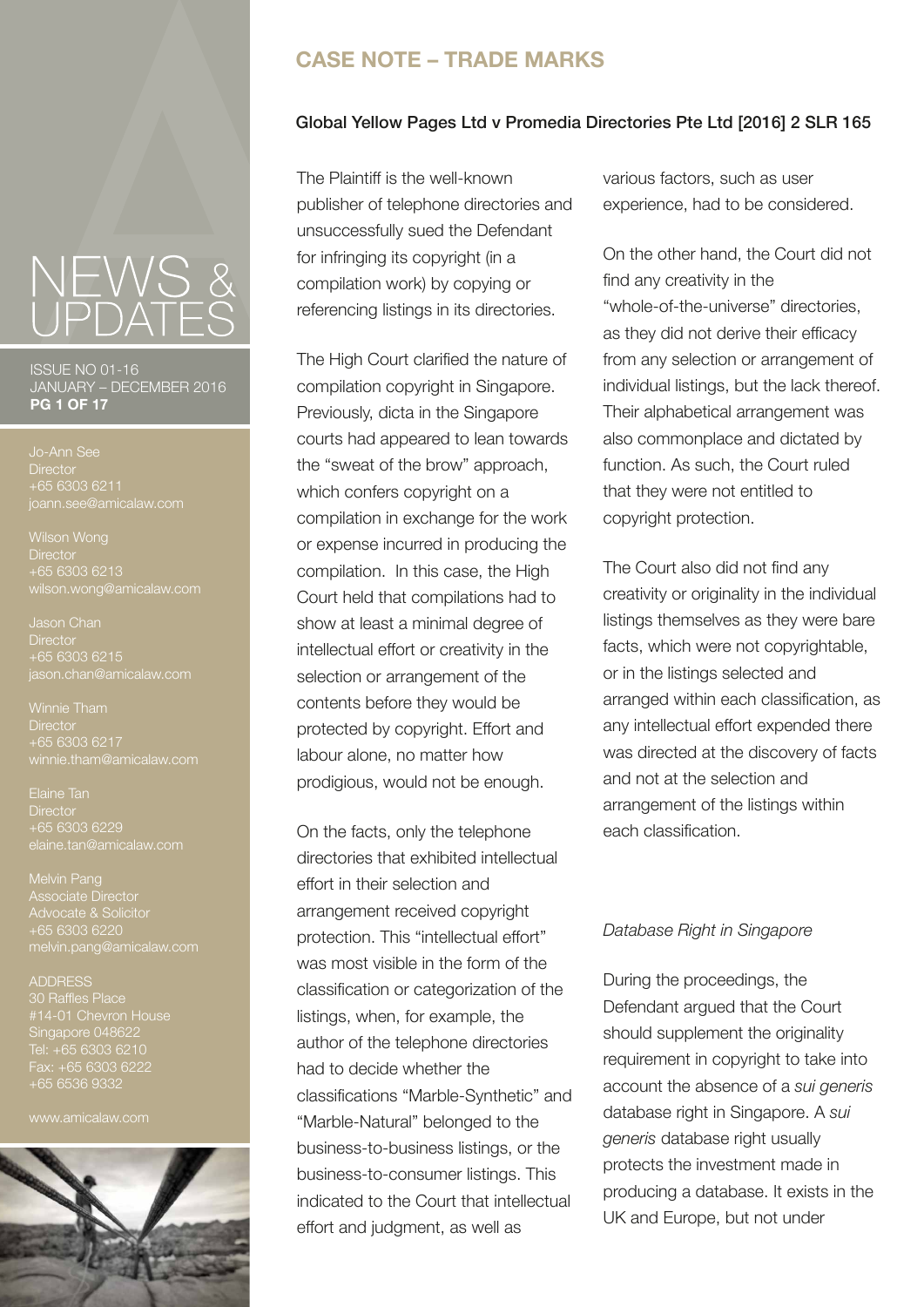present Singapore law. It is distinct from copyright, as there is no requirement for originality.

The Court rejected the argument as the fact that the UK and Europe had a *sui generis* database right to protect investments in producing databases did not mean that the Singapore Parliament must have intended copyright to fill in the gap and protect the "sweat of the brow," or the effort, labour, or investment that went into

creating a database. Simply put, it was not the Court's role to extend copyright protection to an entirely new class of subject matter (i.e. database) on the basis of investment in its collection and arrangement. Nevertheless, the Court recognized that databases had become enormously significant, and that there may be a compelling public interest that may require legislature to protect them.

**CASE NOTE – TRADE MARK OPPOSITION**

### Polo/Lauren Co LP v United States Polo Association [2016] 2 SLR 667



The owner of the Polo Ralph Lauren trade mark sought to oppose the registration of a sign filed by the United States Polo Association.

The opposed sign related to "eyewear" and was opposed on the basis of confusingly similarity to the Polo mark among other things. The opposition failed at first instance as the registrar found that there was no likelihood of confusion because eyewear is not purchased on a

Plaintiff's Mark **Defendant's Mark** 



regular basis and usually bought through salespersons generally in optical shops, which meant that it typically commands a higher degree of fastidiousness on the part of the consumer.

Upon appeal, the High Court agreed that there was a low degree of similarity between the trade marks, particularly in respect of visual similarity, and held that there was no likelihood of confusion.



ISSUE NO 01-16 JANUARY – DECEMBER 2016 **PG 2 OF 17**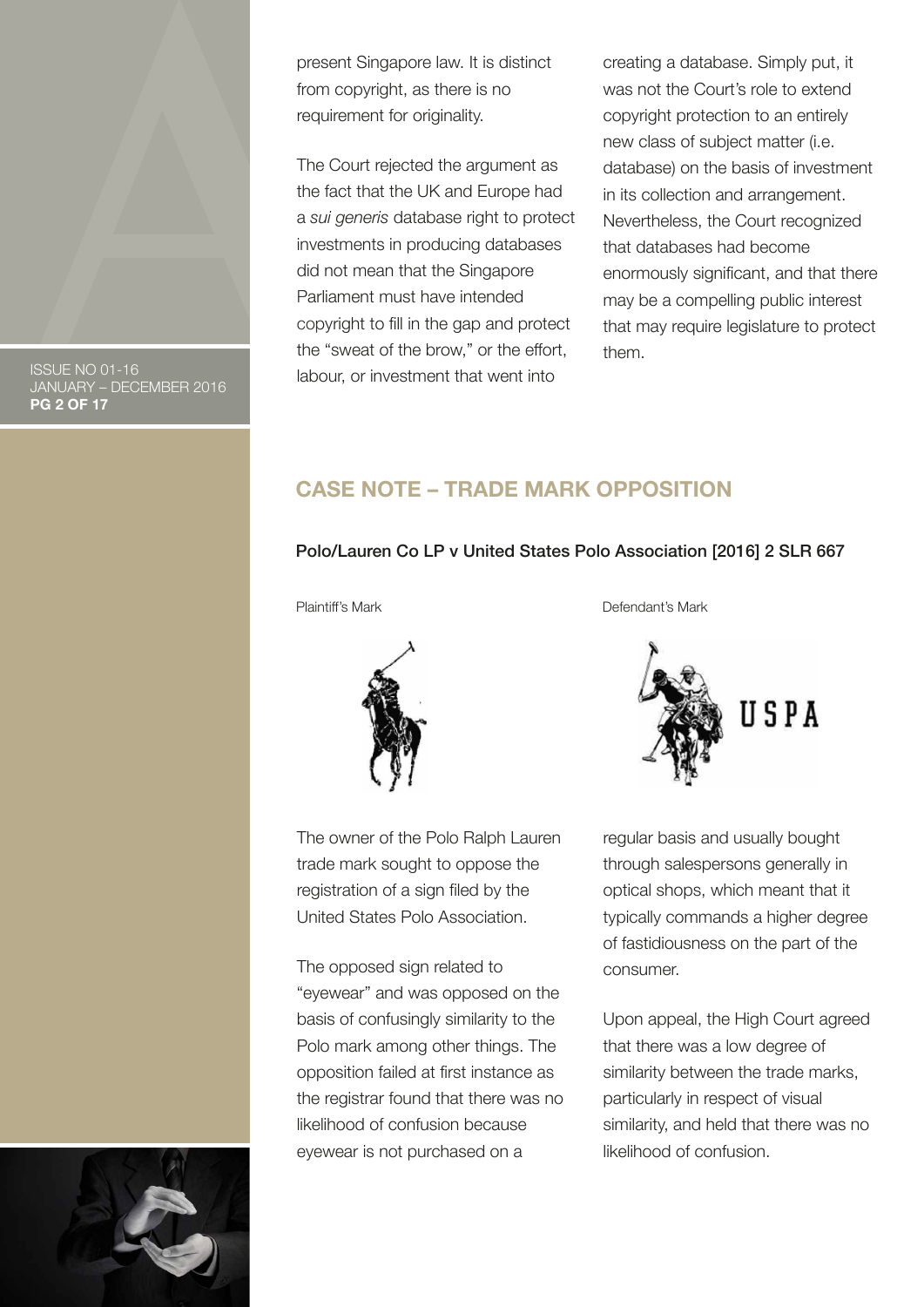#### Caesarstone Sdot-Yam Ltd v Ceramiche Caesar SpA [2016] 2 SLR 1129

# $\cdot$ CÆSAR $\cdot$

The Defendant is a manufacturer of quartz and stone products and sought to register their mark. The application was opposed by the Plaintiff, Ceramiche Caesar SpA, a manufacturer of porcelain stoneware tiles, who claimed that the defendant's mark was confusingly similar and that its trade mark should be protected as a well-known trade mark. The registry allowed the opposition and the defendant appealed to the High Court.

The High Court reversed the findings below and allowed the Defendant's mark to be registered. The Court found that goodwill associated with a particular trade mark is only one factor in assessing the similarity of trade marks even taking into account the fact that 8 years had elapsed since the application of the CAESARSTONE mark. It affirmed the principle that competing trade marks had to be assessed in totality and went on to find that the marks when

Plaintiff's Mark **Defendant's Mark** 



examined in totality were visually and conceptually dissimilar, especially since the Defendant's mark was a relatively complex composite mark whilst the Plaintiff's mark brought to mind the Roman statesman Julies Caesar.

But it did not find that the Plaintiff's mark was well-known and found that a claim to be well-known was not an easy task to prove. Whilst the Court of Appeal had opined in *Novelty Pte Ltd v Amanresorts Ltd [2009] SGCA 13* that it may not be too difficult for a trade mark to be regarded as well-known in Singapore, the fact of overseas sales and advertising expenditure as well as trade mark registrations will not automatically confer the status as a well-known trade mark. The Court cautioned against a simplistic application of the statement by the Court of Appeal in order to maintain a judicious balance of the rights of parties.



ISSUE NO 01-16 JANUARY – DECEMBER 2016 **PG 3 OF 17**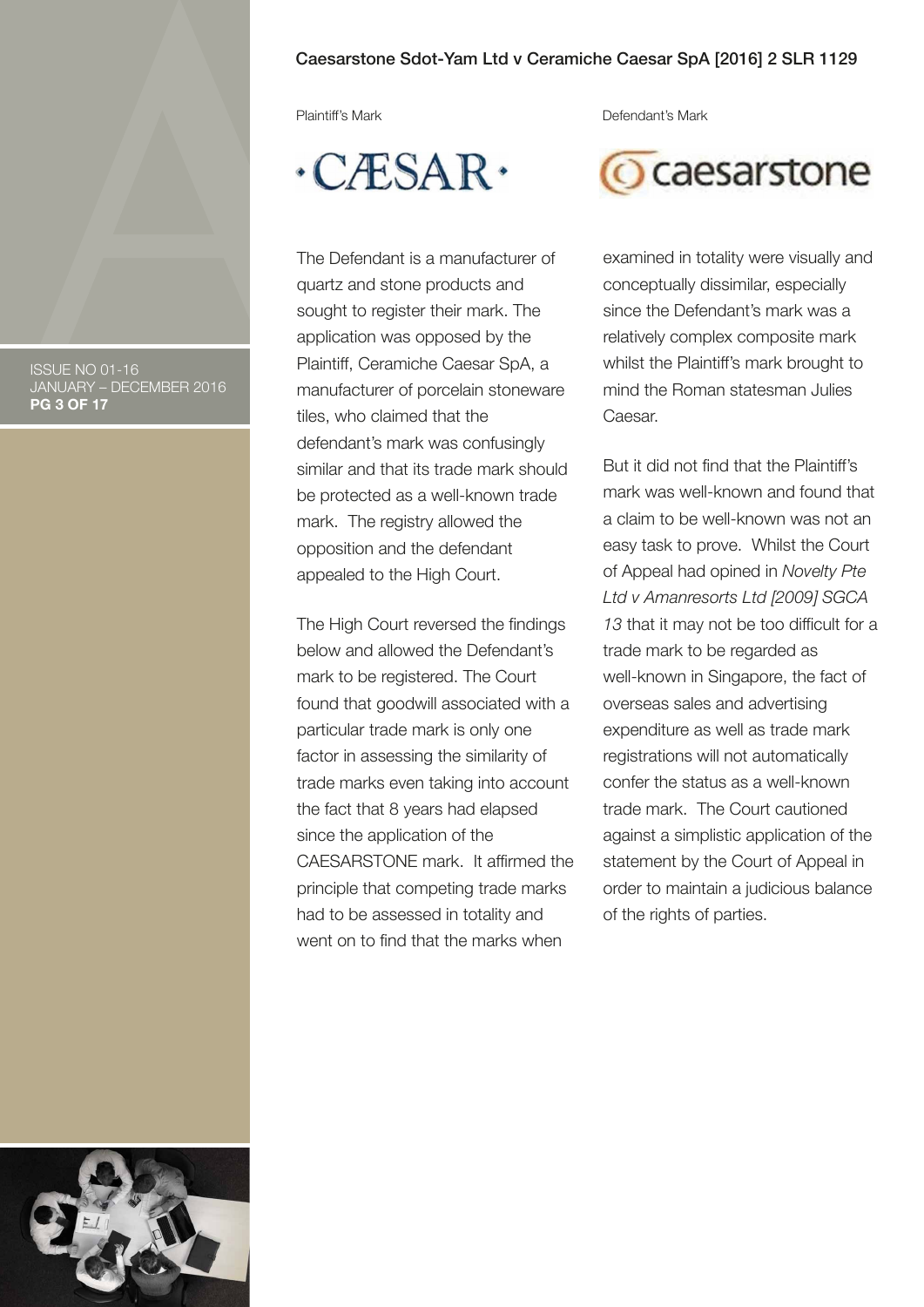### **CASENOTE – TRADE MARK INFRINGEMENT**

### The Audience Motivation Company Asia Pte Ltd v AMC Live Group China (S) Pte Ltd [2016] 3 SLR 517



The Plaintiff was a company incorporated in August 2000 and had used their mark for events management services, such as marketing events, corporates sales and roadshows and media launches. It only sought and obtained registration for its trade mark in August 2012 in classes 35, 41 and 42.

The Defendant was incorporated in January 2012, and provided event and concert management services regionally. The Plaintiff's trademark was registered only after the Defendant's had started use of its sign.

The Plaintiff sued for infringement at the High Court. The Defendant argued that it was honestly using its own name and in good faith. Section 28(a) Trade Marks Act provides that a person does not infringe a registered trade mark when he uses his name or the name of his place of business, or the name of his predecessor in business or that of his predecessor's place of business, and and such use is in accordance with honest practices in industrial or commercial

matters. The High Court agreed and dismissed the action. The Plaintiff

Plaintiff's Mark **Defendant's Mark** 





appealed to the Court of Appeal.

The Court of Appeal agreed that the marks in question were visually and aurally similar as to create a likelihood of confusion. It further held that the own name defence under section 28 applied to corporate names as well but required both objective and subjective honesty and was not an easy defence to mount. It adopted the principle found in the law of passing off, namely, that no man is entitled to describe his goods as to lead to the belief that they are the goods of someone else, even if the use of the description is not fraudulent but honest. This is because the focus of passing off law is on the actual or anticipated effect of the defendant's actions on the minds of the relevant public and not on the subjective honest intention or motive.

Nonetheless, this did not mean that the defendant's actual state of mind was entirely irrelevant; proof of subjective dishonesty on the part of a defendant relying on the own name defence should make it easier to establish a failure to accord with honest practices.

ISSUE NO 01-16 JANUARY – DECEMBER 2016 **PG 4 OF 17**

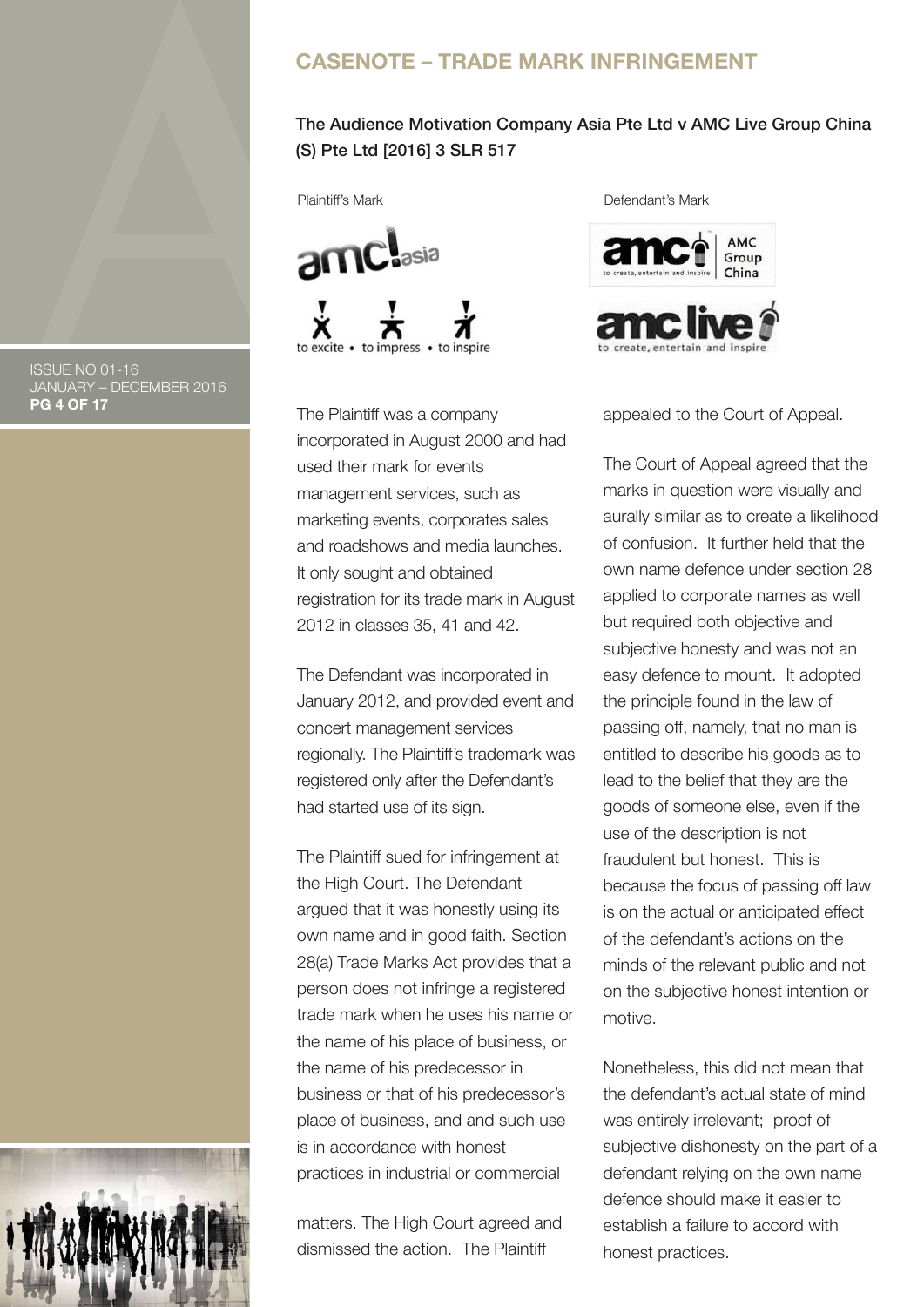ISSUE NO 01-16 JANUARY – DECEMBER 2016 **PG 5 OF 17**



The Court helpfully summarised the position on the own name defence.

- (a) The defence is available in relation to the use of a defendant's name as a trade mark.
- (b) The defence is available in relation to the use of corporate names and this includes the use of the full company name as well as the defendant's trading name.
- (c) The defence is available only insofar as the defendant seeks to justify the use of its own name and nothing more.
- (d) The defence is only made out if the defendant uses the name in accordance with honest practices in industrial and commercial matters. This entails both subjective and objective elements so the court must have regard to standards and practices that are commonly applied in the industry or business as well as the particular motivations and intentions of the defendant. Each element is a necessary, but not in itself sufficient, condition for the defence to be made out. Hence, the Court must be satisfied that the invocation of the defence is in accordance with the standards and practices in the industry and also that the defendant is not actuated by dishonest motives or intentions.
- (e) The burden of establishing the defence on a balance of probabilities lies on the defendant. This calls for an evaluation of the evidence in the usual way. The assertions of honesty on the part of the defendant will not suffice if the court is not satisfied of this fact on a balance of probabilities upon considering all the evidence.
- (f) It may be relevant to have regard to the following, among other things, when conducting the inquiry into honesty:
	- It is for the defendant to adduce evidence of its *bona fides,* especially when the name in question is a trading name used by a company.
	- It is for the defendant to provide a justifiable basis for its choice of name especially if there is no apparent origin for that name or if it was selected after the plaintiff (ie, the trade mark owner) had begun using that name.
	- It is for the defendant to provide compelling reasons to explain any other significant sources of similarities between the marks

.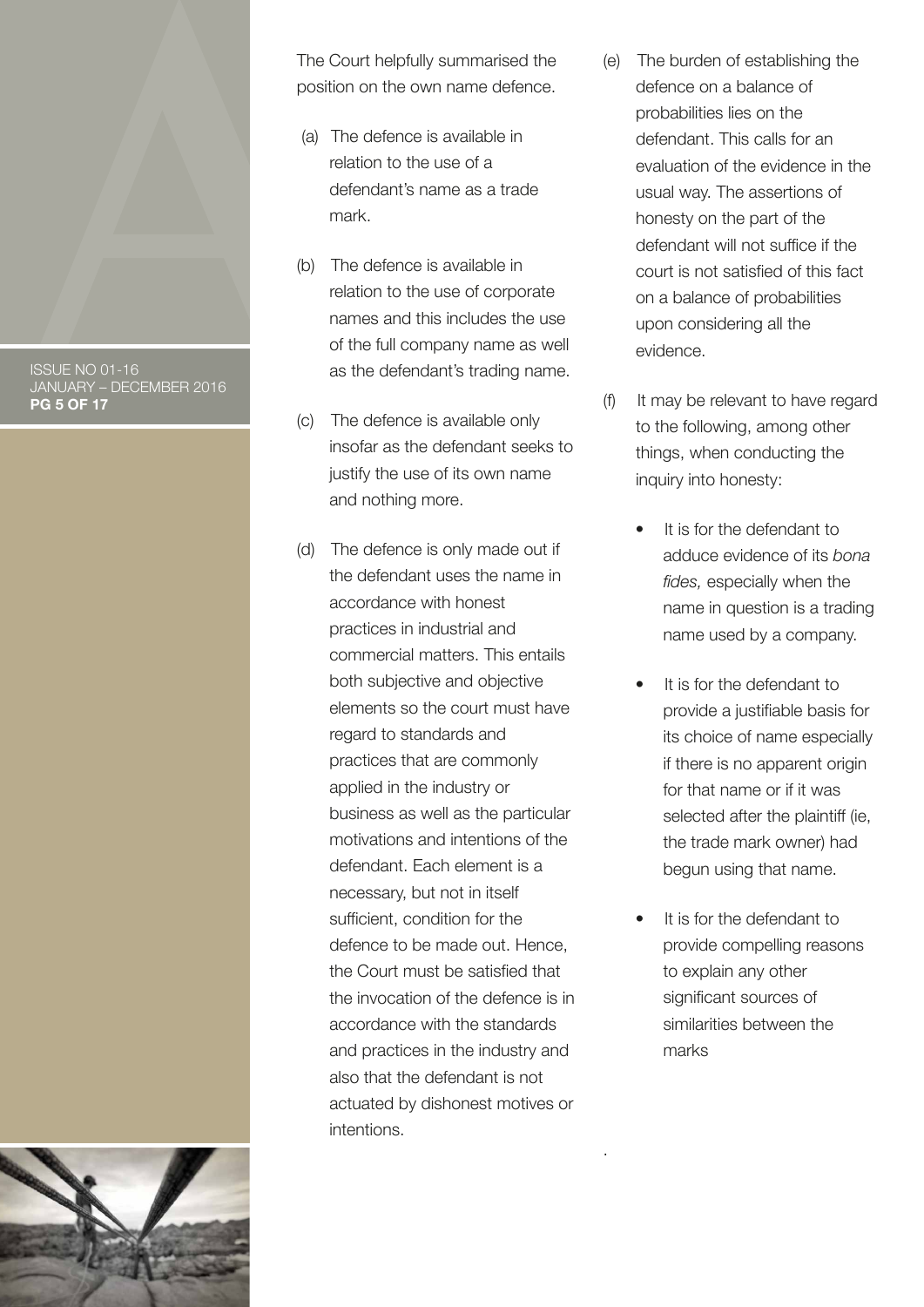

ISSUE NO 01-16 JANUARY – DECEMBER 2016 **PG 6 OF 17**

 • Although some degree of confusion may be tolerated, proof of an intention to misrepresent will take the defendant outside the "honest practices" proviso, such as intention to create the impression that there exists a commercial connection between the defendant and the trade mark proprietor, or to

discredit or denigrate the registered trade mark, or to devalue the trade mark through the taking of unfair advantage of its distinctive character or repute.

On the facts of the case, the Court found that on a balance of probabilities, the Defendants did not meet the standard of honesty and allowed the appeal.

### Singsung Pte Ltd v LG 26 Electronics Pte Ltd (trading as L S Electrical Trading) [2016] 4 SLR 86, Court of Appeal

The Singsung Get-Up (White) The LS Get-Up (White)



The Singsung Get-Up (Blue) The LS Get-Up (Blue)



The Singsung Get-Up (TV Sticker) The LS Get-Up (TV Sticker)



Singsung Pte Ltd is in the business of exporting new electrical appliances manufactured in China to African and Asian markets. LG 26 Electronics Pte Ltd also traded in electrical appliances and targeted the same







export markets. LG26 admitted to copying Singsung's product get-up even though it applied a different trade mark. Both operate retail stores next to each other.

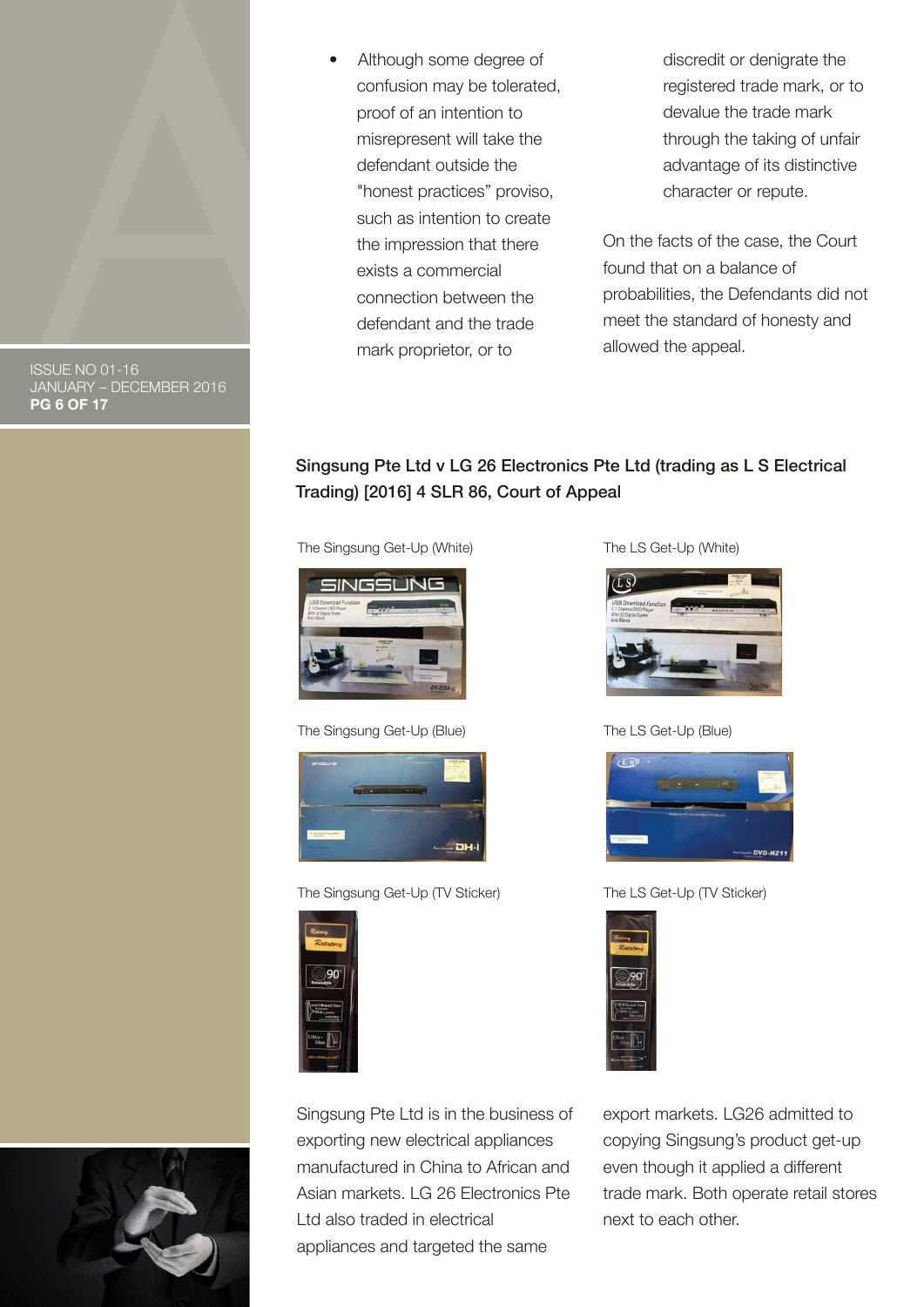#### ISSUE NO 01-16 JANUARY – DECEMBER 2016 **PG 7 OF 17**

Singsung sued LG26 for passing off at the High Court. The Court found no conventional act of passing off as there was no evidence that the Singapore public associated the get-up of Singsung's product with Singsung. The Court also held that there was insufficient evidence that the public in Cameroon found Singsung's get-up to be distinctive to decide in favour of Singsung under the doctrine of instruments of deception. Singsung filed an appeal to the Court of Appeal.

The Court of Appeal did not make a determination on conventional passing off but found that there was passing off under the doctrine of instruments of deception. It clarified that passing off protects goodwill in a business, not a mark or get-up and that distinctiveness of a mark or get-up should be analyzed in the context of whether there is a misrepresentation and not whether there is goodwill. If a mark or get-up is not distinctive, use of something similar or identical by a defendant will not be a misrepresentation that the defendant's product are economically linked to the plaintiff.

Having clarified this, the Court of Appeal discuss the doctrine of instruments of deception at length.

The tortious wrong under the doctrine of instruments of deception arises from the supply of the instruments of deception, even before misrepresentation or damage occurs.

- Where the instruments of deception are inherently deceptive, the supplier will be liable for passing off notwithstanding the fact that his direct customers (as middlemen) are not deceived.
- The plaintiff must show that the indicia used by the defendant is distinctive of the plaintiff in that market, such that its use by the defendant is likely to deceive there.
- If the defendant used indicia similar to that used by the plaintiff because it intended to misrepresent its goods as those of the plaintiff, this is an admission by the defendant that the indicia is distinctive of the plaintiff and evidence towards the probability of deception.

The Court of Appeal found that Singsung had goodwill arising from its direct customers in Singapore (even though the goods were exported to Cameroon) and in view of LG26's deliberate copying of Singsung's product get-up, admission that the get-up was distinctive and the probability of deception, the Court allowed the appeal.

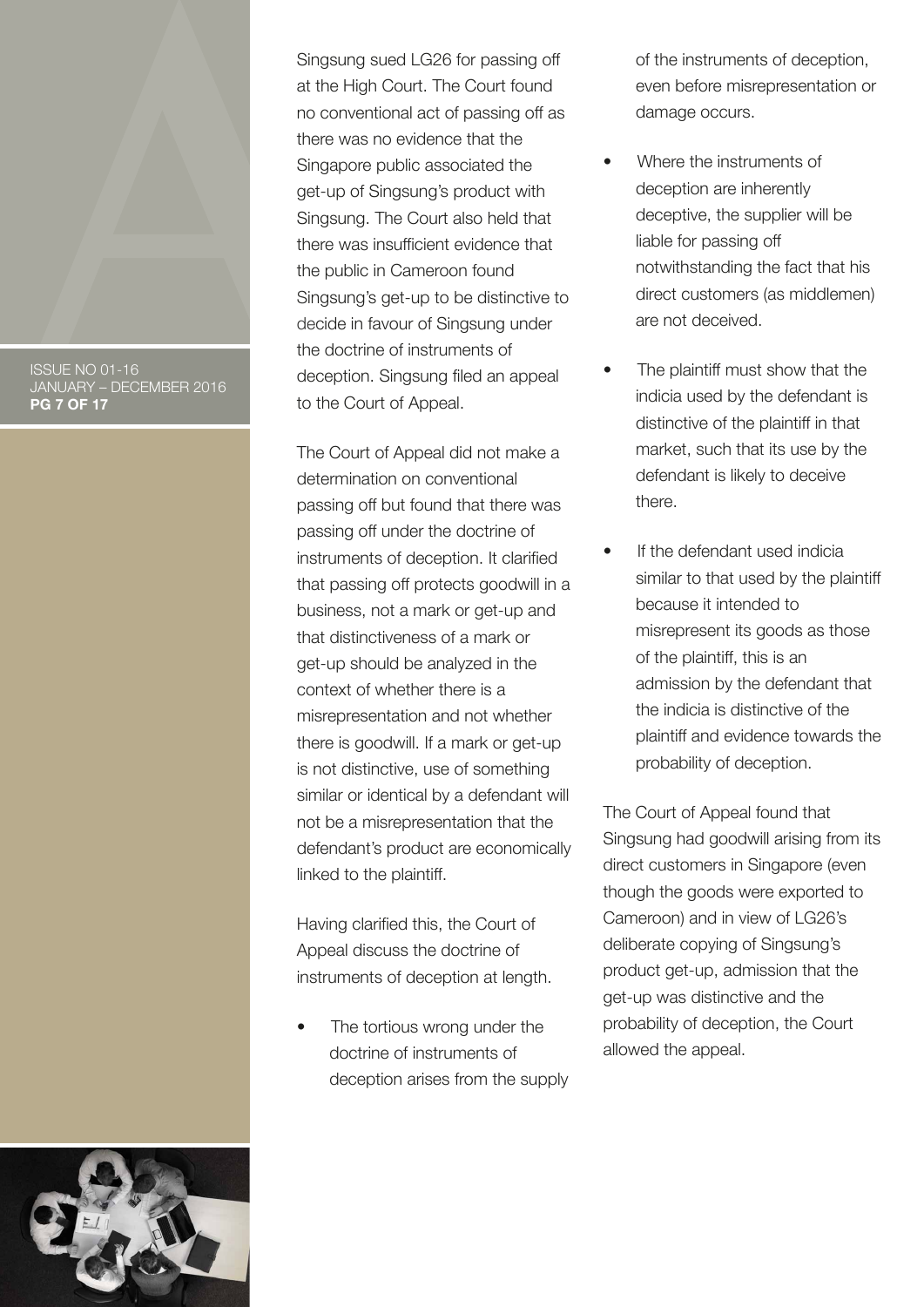### **CASE NOTE - PATENTS**

### Warner-Lambert Company LLC v Novartis (Singapore) Pte Ltd [2016] SGHC 106

The Plaintiff, Warner-Lambert Company LLC (**"Warner-Lambert"**), owns a patent in Singapore for the use of pregabalin (marketed under the brand name "Lyrica") for the treatment of pain.

The Defendant, Novartis (Singapore) Pte Ltd (**"Novartis"**), had previously applied to the Health Sciences Authority of Singapore for pregabalin product licences, and had alleged in their notice to Warner-Lambert that the patent would not be infringed.

Subsequently, Warner-Lambert sought a declaration that its patent would be infringed by the acts covered under the product licenses sought by Novartis. Novartis then counterclaimed for revocation of Warner-Lambert's patent, on the basis that it was always invalid for claiming a monopoly over methods of treatment of the human or animal body, which are non-patentable in Singapore under section 16(2) of the Patents Act (the **"PA"**).

In response, Warner-Lambert filed an application to amend their method of treatment claim to a "Swiss-style" claim. The proposed Swiss-style claim was to cover the use of the compound to manufacture a medicament for a new therapeutic use (i.e. to treat pain). Instead of claiming the administration of a substance, which is non-patentable for being a method of treatment, Swiss-style claims cover the making

of a substance for administration.

Preliminarily, Novartis argued that Warner-Lambert's amendments would be futile, as the amended patent would still fail to fulfil the requirements for patentability, namely, novelty, inventive step, and industrial application. However, the Singapore High Court (the **"Court"**) took the view that the issue of patent validity should be reserved for a more appropriate juncture where it can be thoroughly examined. Further, the Court opined that even if it had the residual power to refuse a futile amendment, such a power must be limited to "clear and obvious" cases, of which the present case was not.

The Court then went on to consider the two key issues: firstly, whether Warner-Lambert's amendments would result in the specification disclosing additional matter, and secondly, whether these amendments would extend the protection conferred by the patent. If either of these two issues were answered in the positive, section 84(3) of the PA would preclude Warner-Lambert's amendments. For completeness, the Court also discussed whether Warner-Lambert had incurred an unreasonable delay or sought an unfair advantage in taking out the application to amend, so as to justify the exercise of the Court's discretion to refuse the application.

ISSUE NO 01-16 JANUARY – DECEMBER 2016 **PG 8 OF 17**

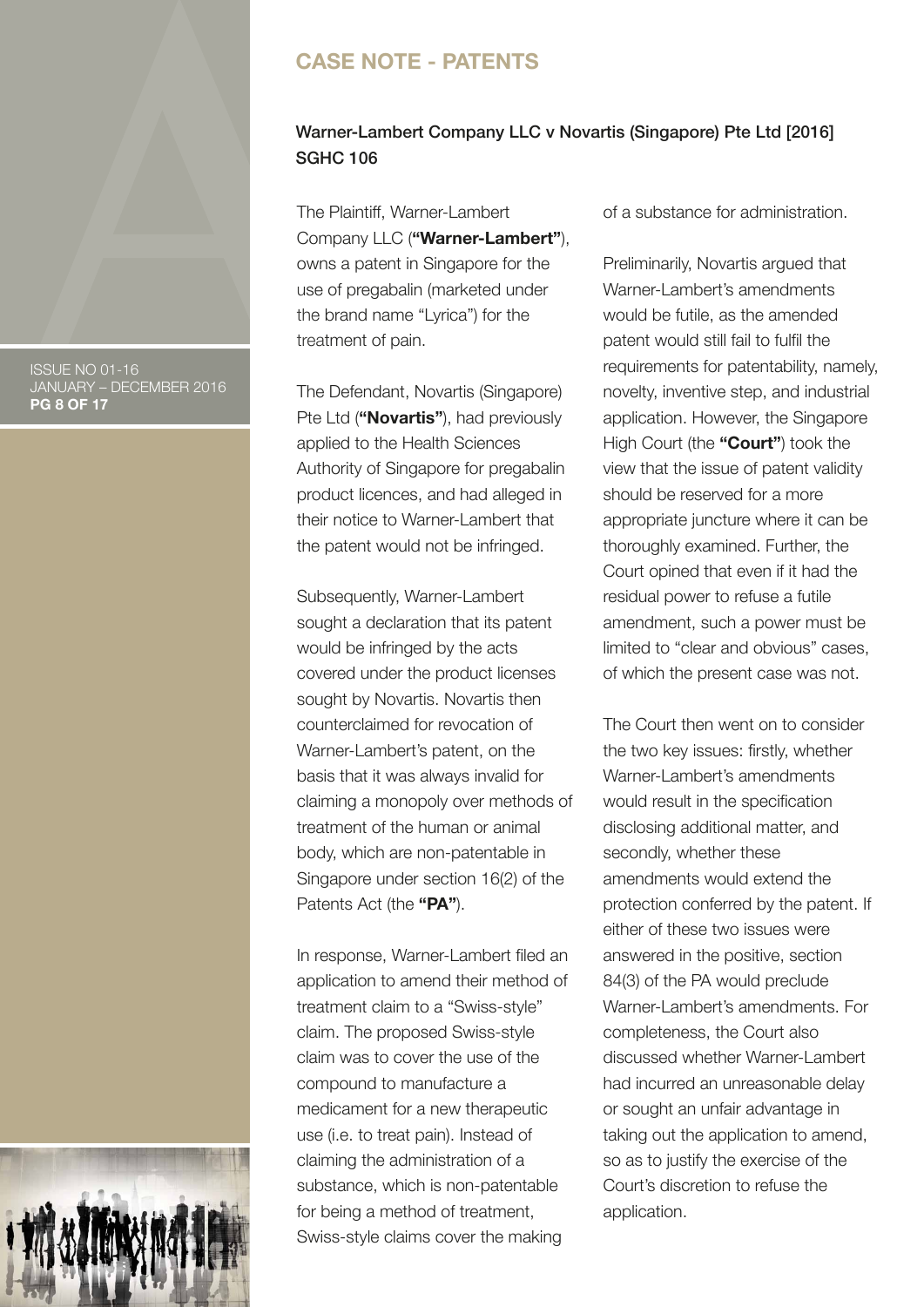#### ISSUE NO 01-16 JANUARY – DECEMBER 2016 **PG 9 OF 17**



*Whether the proposed amendments disclose additional matter*

The Court held that the proposed amendments did not disclose any additional matter. It affirmed that the overall test is whether the skilled addressee would learn anything about the invention from the amended claim that he could not learn from the original claim.

The Court noted that the original claim covered a method of treating pain by the administration of a therapeutically effective amount of the compound. In the context of the proposed Swiss-style claim, this therapeutically effective amount of the compound would be the "medicament" for treating pain that is manufactured. Accordingly, the Court reasoned that the skilled addressee would understand that it was necessary for the proposed Swiss-style claim to include a manufacturing step, so as to ensure that the patent did not fall afoul of the method of treatment exclusion under section 16(2) of the PA. It was of the view that this manufacturing step did not add any technical aspect to the invention protected by the patent.

Further, the Court stated that the skilled addressee, when looking at the original claims, would realise that the existence of the medicament (i.e. the therapeutically effective amount of the compound) necessarily implied its *manufacture*.

*Whether the proposed amendments extend the protection conferred by the patent*

The Court decided that the proposed

amendments would extend the protection conferred by the patent, and thus should not be allowed under section 84(3) of the PA. Although the final objective of the original and amended claims was the same (i.e. to treat pain), they targeted different activities. The amended claim covered the *making* of the compound for the purposes of administration (to treat pain), whereas the original claim merely covered the follow-on act of *administration* of the compound to treat pain.

The Court also relied on hypothetical scenarios of infringement to explain the extension of protection. Under the original claim, infringement would be made out if a defendant offers or provides treatment of pain in Singapore by administering a therapeutically effective amount of the compound. In contrast, under the amended claim, infringement would be established if a defendant uses the compound in a process to manufacture the medicament for treating pain, or if they dispose, use, or import a product obtained directly from that manufacturing process.

*Whether Warner-Lambert had incurred an unreasonable delay or sought an unfair advantage*

In taking the view that there had been unreasonable delay on the part of Warner-Lambert in applying for the amendments, the Court was especially guided by the Australian case of *CSL Limited v Novo Nordisk Pharmaceuticals Pty Ltd* [2010] FCA 1251 (**"CSL"**). The Court expressed full agreement with Jessup J's approach in *CSL* that the patentee's constructive knowledge of the need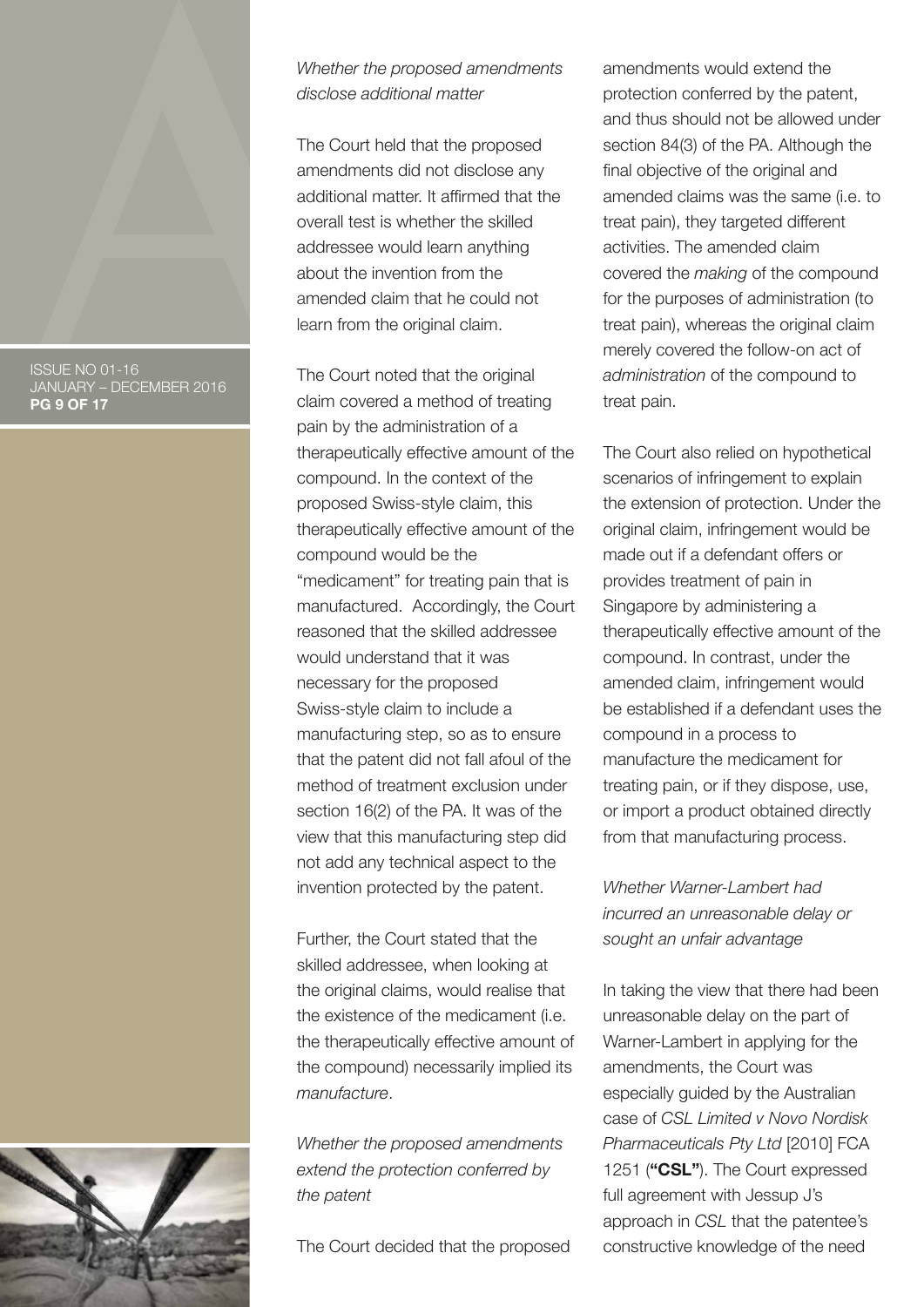#### ISSUE NO 01-16 JANUARY – DECEMBER 2016 **PG 10 OF 17**



Novartis further argued that Warner-Lambert was seeking to obtain an unfair advantage by commencing proceedings prior to applying for the amendments, despite knowing that the patent was invalid. However, the Court held that Warner-Lambert was not seeking to obtain an unfair advantage, because it had a mere 45 days from the date it was notified of Novartis' application for product licences to commence proceedings, and thus could not afford to wait for the grant of leave to amend the patent.

#### **Comments**

Although it was not necessary for the Court to rule on the validity of Swiss-style claims, it did note the readily-apparent theoretical difficulties presented by such claims, since novelty is somewhat artificially conferred on the method of manufacture by the new therapeutic use. Accordingly, the tenor in this judgment suggests that it might be time for the Singapore Parliament to consider abolishing the method of treatment exclusion, as is the position in Australia since the High Court of Australia's decision in *Apotex Pty Ltd v Sanofi-Aventis Australia Pty Ltd*  (2013) 253 CLR 284. Such a change could be implemented in conjunction with robust defences for medical practitioners, so as to maximise the incentive to find medical uses for known substances, while recognising the public interest in allowing medical practitioners to treat patients without fear of patent infringement.

From a practical standpoint, this case underscores the need for patentees to be mindful of the patentability requirements, both pre-grant and post-grant. As patentees are generally deemed to have access to all the relevant information, they should not wait until a challenge is made by a third party. Once patentees become aware of any facts or circumstances that may affect their compliance with patentability requirements, they should expeditiously seek out proper legal advice. This is especially true in Singapore, which adopts a self-assessment system that behoves patentees to make informed and considered decisions before proceeding to grant. In light of this decision, Singapore's Registry of Patents has recently released a circular (Circular 1/2016), which expressly laid down the following additional assessment criteria for post-grant amendments: (1) whether relevant matters are sufficiently disclosed; (2) whether there was any unreasonable delay in seeking amendments; and (3) whether the patentee has gained an unfair advantage obtained by delaying amendments which are known to be needed.

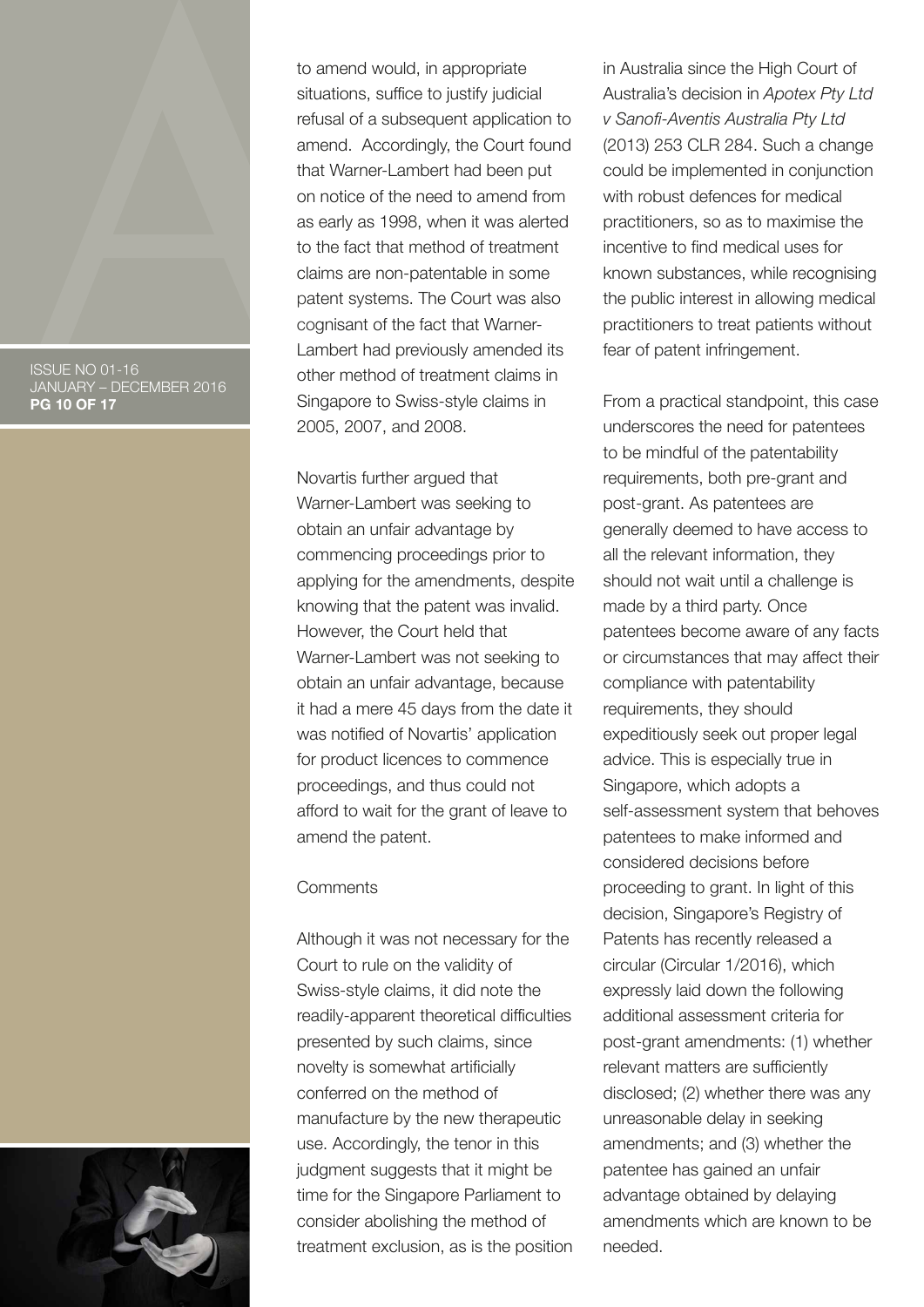### **CASENOTE- TRADE MARK INFRNGEMENT AND PASSING OFF**

### Allergan, Inc and another v Ferlandz Nutra Pte Ltd [2016] 4 SLR 919; [2016] SGHC 131

This case concerned an action brought by Allergan, Inc and Allergan Singapore Pte Ltd (collectively, "Allergan") against Ferlandz Nutra Pte Ltd ("Ferlandz") for trade mark infringement, passing off, and malicious falsehood.

Allergan, a developer and distributor of healthcare products, had been selling an eyelash growth product (the "Latisse Product") in Singapore since January 2011. Allergan markets the Latisse Product, used to treat hypotrichosis (a medical condition where the patient has insufficient eyelashes), under the following signs:

- (a)  $\blacksquare$   $\blacksquare$   $\blacksquare$   $\blacksquare$   $\blacksquare$   $\blacksquare$   $\blacksquare$   $\blacksquare$   $\blacksquare$  (the "Latisse Mark"), which is registered in Class 5 for "pharmaceutical preparations used to treat eyelashes"; and
- $(b)$   $\blacksquare$  at  $\blacksquare$  (the "Latisse Device"), which has not been registered as a trade mark.

## Ferlandz, a Singapore

cosmeticeutical and neutraceutical business, had been marketing an eyelash growth product (the "Lassez Product") under the following signs (collectively, the "Infringing Signs").

(a) "LASSEZ" (the "Lassez Sign"); and



### *Trade Mark Infringement*

The first category of trade mark infringement concerned Ferlandz' use of the Infringing Signs on its Lassez Product. The second category concerned Ferlandz' use of the Latisse Mark on promotional brochures as part of comparative advertising.

First category– use of the Infringing **Signs** 

Under section 27(2)(b) of the Singapore Trade Marks Act (the "TMA"), the use of a sign, in the course of trade, will amount to trade mark infringement if the following conditions are satisfied:

- (a) the sign is similar to a registered trade mark;
- (a) the sign is used in relation to goods or services that are identical or similar to those for which the trade mark is registered; and
- (a) there is a likelihood of confusion on the part of the public, on

ISSUE NO 01-16 JANUARY – DECEMBER 2016 **PG 11 OF 17**

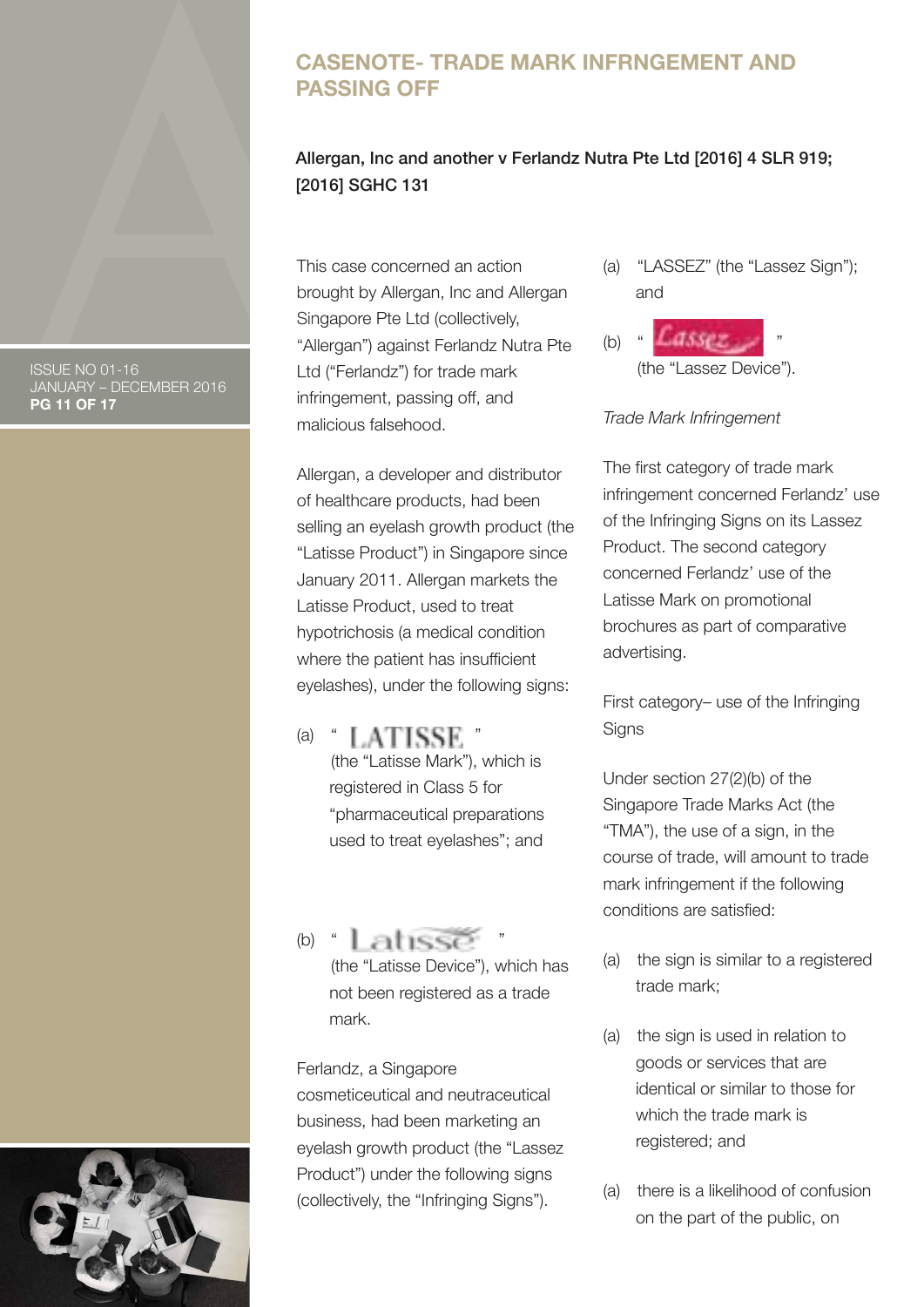ISSUE NO 01-16 JANUARY – DECEMBER 2016 **PG 12 OF 17**



account of the preceding two factors.

George Wei J (the "Judge") held that all 3 conditions were satisfied. With regard to the first condition (i.e. similarity of marks), he cautioned it would not be appropriate to delve into the detailed characteristics and perceptions of actual consumers in the assessment of marks similarity. Instead, the court must assume the mantle of the "reasonable or 'notional' average consumer as opposed to an unthinking person in a hurry". In finding that the Infringing Signs were similar to the Lassez Mark, the Judge reached the following conclusions:

- (a) Aural comparison. There was aural similarity between "Latisse" and "Lassez". The Judge was more convinced with Allergan's argument that "Latisse" and "Lassez" would be pronounced as "lah-tees" and "lah-sees" respectively. The Judge rejected the evidence led by Ferlandz as to the French pronunciation of "Lassez", as he was not persuaded that Singaporean consumers would adopt the French pronunciation.
- (a) Visual comparison. There was visual similarity. The different font and colour used for the Infringing Signs was insufficient to dispel any similarity, as the Judge found "Latisse" to be an invented word with a high degree of inherent distinctiveness. Further, the registration of the Latisse Mark in block letters covered the use of the word in all fonts and styles.

(a) Conceptual comparison. There was no conceptual similarity, as "Latisse" and "Lassez" were both invented words that would be meaningless to the average consumer.

The Judge also found that the second condition (i.e. identity or similarity of goods) was satisfied. The Latisse Product and the Lassez Product were similar, as both promoted eyelash growth, were sold to patients visiting medical clinics, and were in direct competition with each other.

As for the third condition (i.e. a likelihood of confusion), the Judge first decided that the end-users of the parties' products' (which included patients and those interested in improving the appearance of their eyelashes) were part of the relevant public for determining the characteristics of the average consumer. On the facts, the Judge was not satisfied that medical professionals would be confused, given their medical training and their opportunities to question sales representatives about the products. However, the Judge found that the end-users would be confused, as 59.1% of respondents in Allergan's survey evidence thought that the Latisse Product and the Lassez Product originated from associated companies or the same company. Thus, on balance, a likelihood of confusion had been established.

Second category– use of the Latisse Mark in promotional brochures

Prima facie, infringement under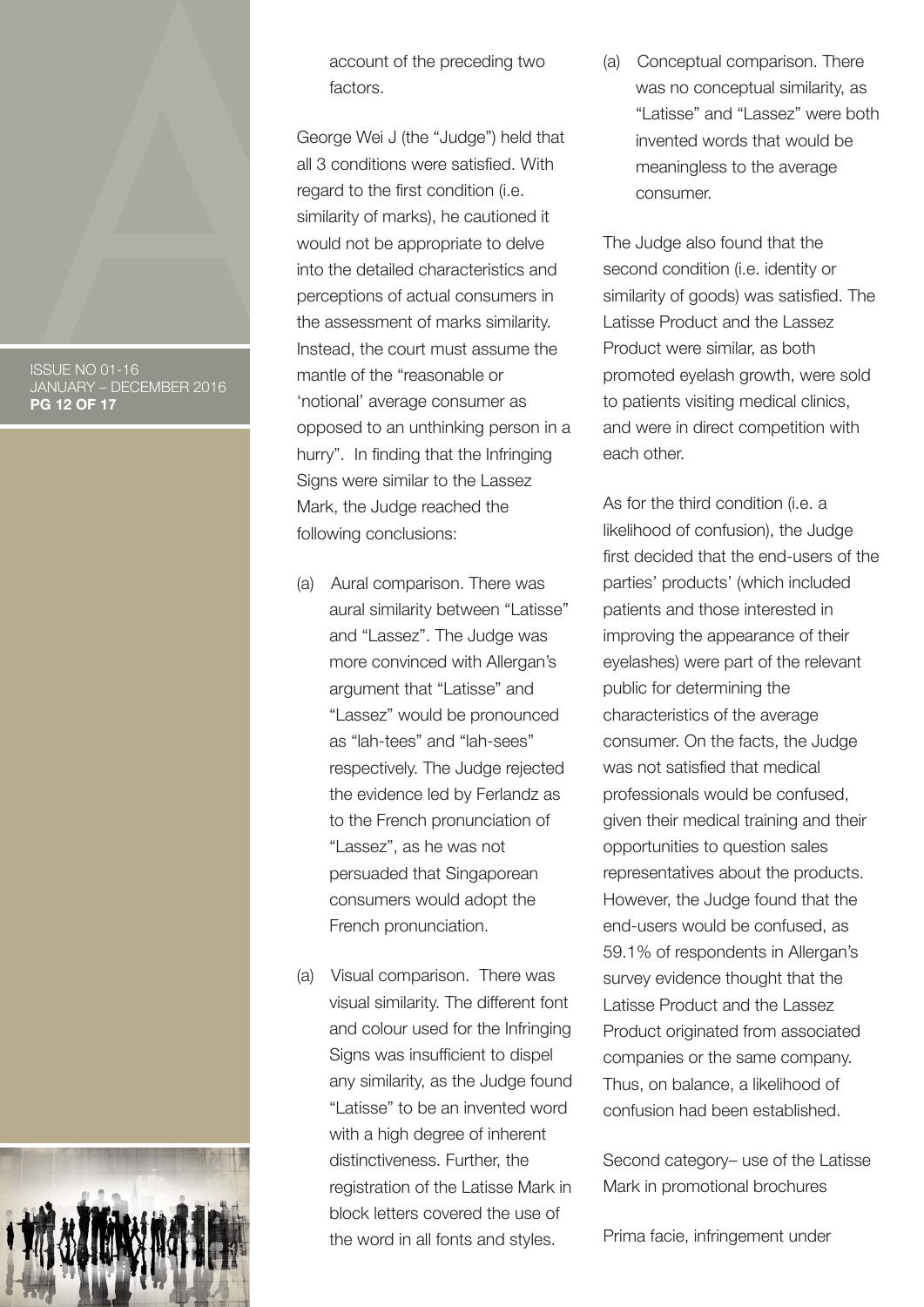#### ISSUE NO 01-16 JANUARY – DECEMBER 2016 **PG 13 OF 17**



section 27(1) of the TMA had been made out, as Ferlandz had used a sign identical with the Latisse Mark in relation to identical goods or services (i.e. the Latisse Product). The Judge had no doubt that Ferlandz' use of the Latisse Mark was use "in a trade mark sense", as it had been used to identify the Latisse Product for the purpose of comparing it with the Lassez Product.

The Judge then considered the defence of fair use in comparative advertising under section 28(4)(a) of the TMA, a provision which permits fair use of a registered mark for commercial comparative advertising, thereby safeguarding the public interest in fair competition. The Judge noted that a false statement might negate fair use if it significantly undermines the basis of the comparison, and if the defendant knew or ought to have known that it was false. Disputes as to whether a statement is misleading should be resolved by asking whether the average consumer would find the statement misleading in a material manner.

On the facts, Ferlandz could not avail itself of this defence, because the comparative chart in their promotional brochure was misleading in a material manner, as it gave the false impressions that:

- (a) the Lassez Product was a pharmaceutical product approved by the FDA (just like the Latisse Product), when it was not; and
- (a) the Lassez Product produced

better results than the Latisse Product, even though there was no true "head to head" comparison, since different standards and studies were used to assess the respective products.

### *Passing Off*

To succeed in a claim in passing off, the classical trinity of goodwill, misrepresentation and damage must be established.

The Judge reiterated the following recent clarifications handed down by the Court of Appeal (Singapore's apex court) regarding the element of goodwill:

- (a) passing off is concerned with goodwill in the business as a whole, and not its constituent elements such as the mark, logo, or get-up that it uses;
- (a) for conceptual clarity, the issue as to whether a mark or a get-up is distinctive of the plaintiff's goods or services should be dealt with in the misrepresentation inquiry; and
- (a) the goal of the tort of passing off is to prevent unfair competition occasioned by the defendant's deception or misrepresentation, as to, amongst other things, the origin of the goods or services. As such, where a defendant is found to have had the intention to deceive, the court will not be astute to find that the defendant had failed in his purpose.

The Judge found that Allergan enjoys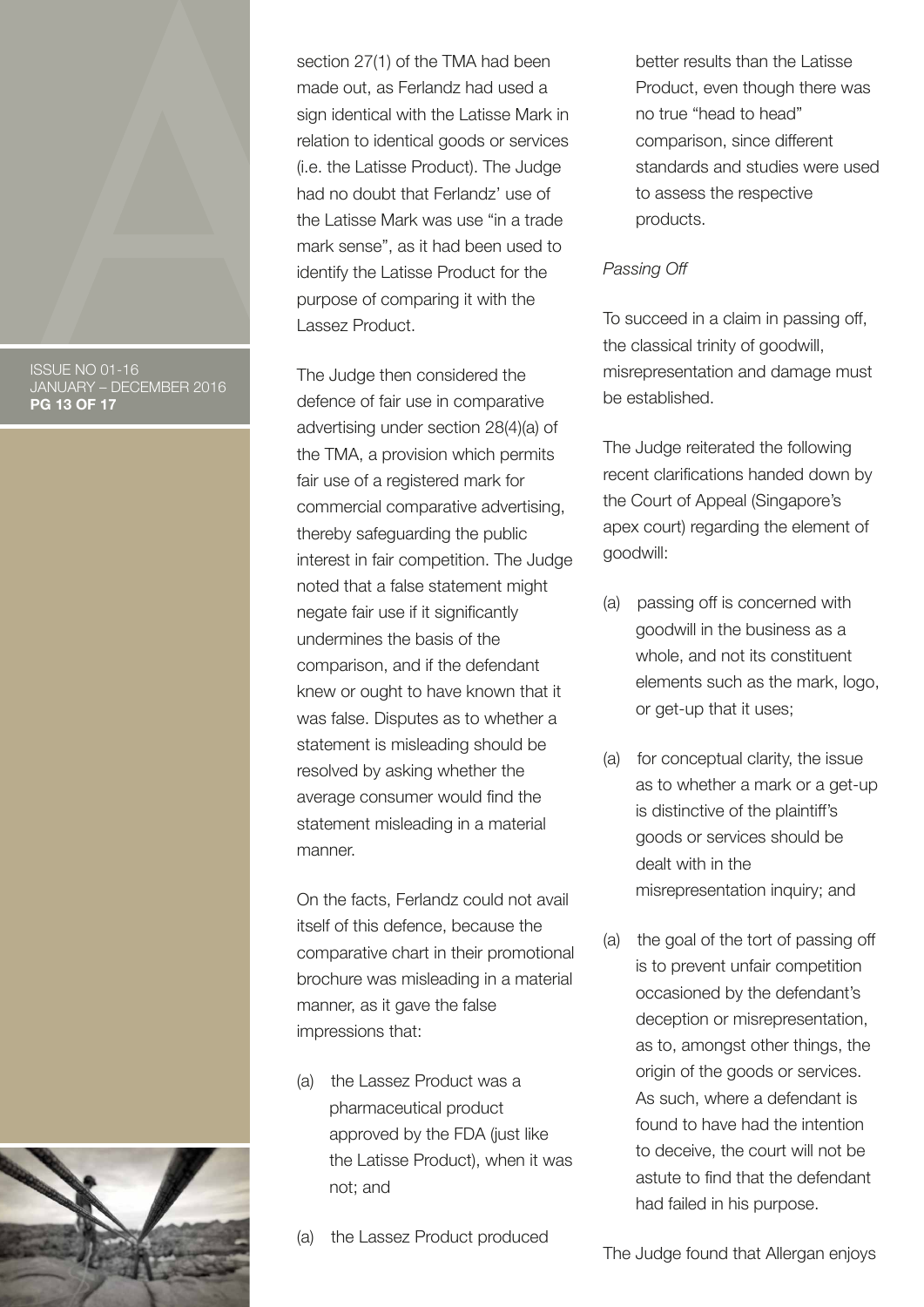ISSUE NO 01-16 JANUARY – DECEMBER 2016 **PG 14 OF 17**



goodwill in their business in Singapore, based on their substantial sales turnover figures (S\$819,000 in 2011 and S\$680,000 in 2012) and marketing expenditure (S\$354,000 in 2011 and S\$128,000 in 2012).

Next, the Judge was of the view that the word "Latisse" is distinctive of the Latisse Product as a badge of origin, though the same could not be said for the Latisse Device, as many eyelash products and brands use similar eyelash devices. He then found that misrepresentation had been made out, based on Ferlandz' intention to cause confusion. This intention was premised on two "badges of fraud" for which Ferlandz could not proffer satisfactory explanations for: firstly, the similarities between the words "Latisse" and "Lassez", and secondly, the striking similarity between Allergan's poster and the cover page of Ferlandz' brochure.

With regard to the first badge of fraud, Mr Lee, the sole director and shareholder of Ferlandz, explained that "Lassez" was chosen as "Lass" evokes the image of a young lady and sounds like "lash" in "eyelash". The Judge rejected this explanation – Ferlandz could not rely on the first syllable being read as "lass", as it had also contradictorily asserted that "Lassez" will be pronounced as "LAH-SAY" by Singaporeans. Mr Lee also claimed that he had chosen "Lassez" as it is a French word embodying female beauty or fashion. However, this was contradicted by Ferlandz' own expert witness had testified that "lassez" is the imperative form of the verb "lasser", which

means to weary or tire.

With regard to the second badge of fraud, the Judge was clearly convinced that there was a striking similarity between Allergan's poster and the cover page of Ferlandz' brochure, based on a visual comparison:

Allergan's Poster



Cover Page of Ferlandz' Poster

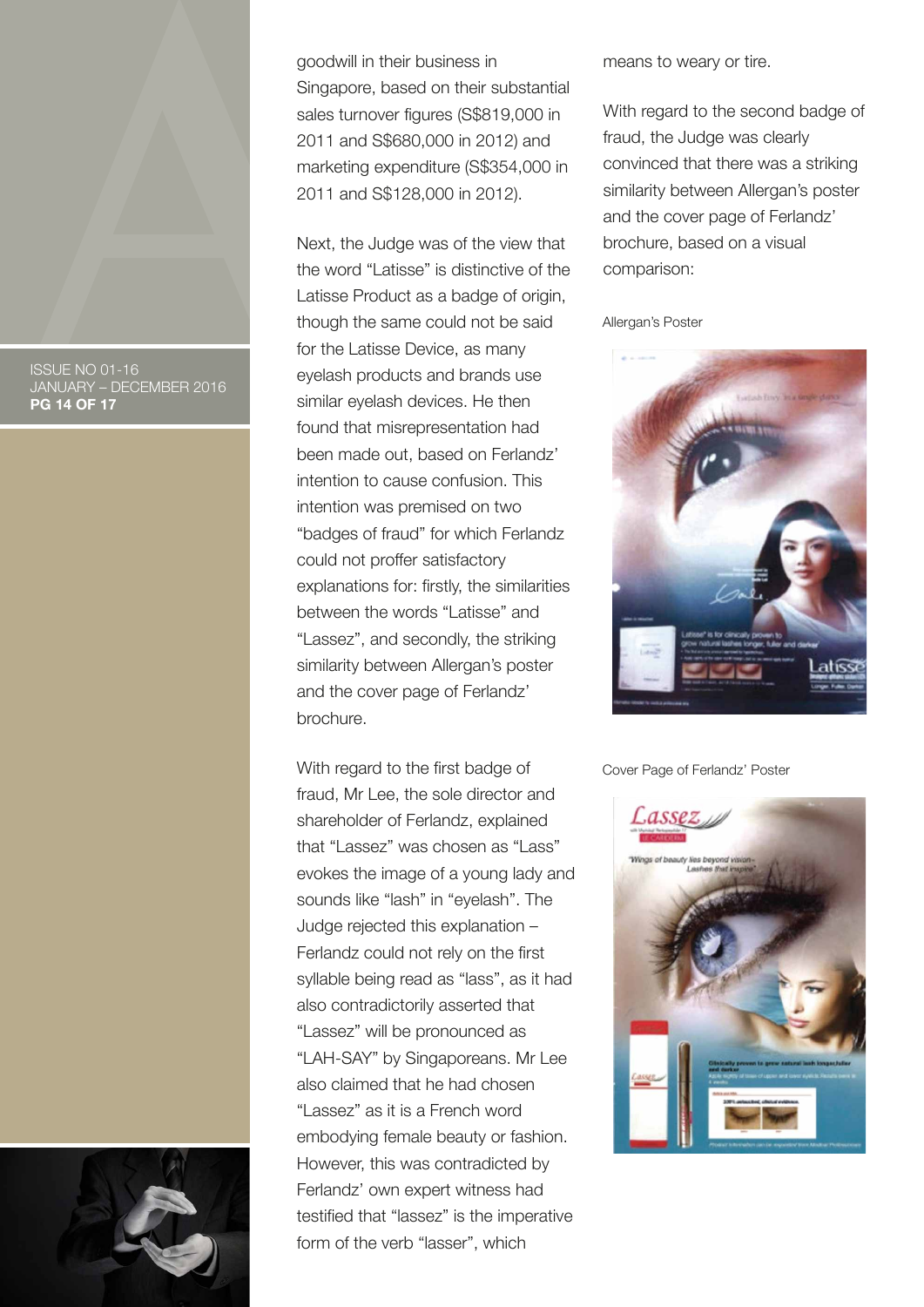#### ISSUE NO 01-16 JANUARY – DECEMBER 2016 **PG 15 OF 17**

Lastly, the Judge concluded that the element of damage had been made out. Blurring was likely to result from Ferlandz' misrepresentation, as the Latisse Product and the Lassez Product were in competition with each other. Blurring occurs when the plaintiff's get-up becomes indicative of the defendant's goods or services, resulting in a diversion of sales. The Judge also took the view that there may also be damage by restriction of expansion into related fields of activity.

#### *Malicious Falsehood*

In 2009, the United States Food & Drug Administration (the "FDA") had sent Allergan a letter setting out its view that Allergan had contravened US law as its promotional materials and website were misleading in respect of the risks associated with the Latisse Product. The letter also set out the FDA's request for remedial action by Allergan, which Allergan had subsequently complied with.

Allergan's claim in malicious falsehood was based on Mr Lee's distribution of this FDA letter to the staff of a medical centre. The Judge dismissed Allergan's claim, as the first element (i.e. the falsity of the published material) could not be established. The FDA letter did not amount to a false statement, as a reasonable person would interpret the FDA letter as merely stating Allergan's past brush with, as opposed to continuing breach of, US law.

#### **Comments**

This decision clarifies the scope and application of the defence of fair use of comparative advertising under section 28(4)(a) of the TMA. Of particular note is the High Court's statement that the enactment of section 28(4)(a) of the TMA in 2004 meant that Singapore courts are no longer bound by the case law concerning its predecessor provision and its counterpart in the UK Trade Marks Act 1994. Further, although it was clear that Parliament was referencing the US fair use doctrine in its enactment of section 28(4)(a) of the TMA, the High Court also stated that Singapore courts are not bound by US decisions on fair use, leaving the door open for Singapore to develop its own body of jurisprudence in this area of trade mark law.

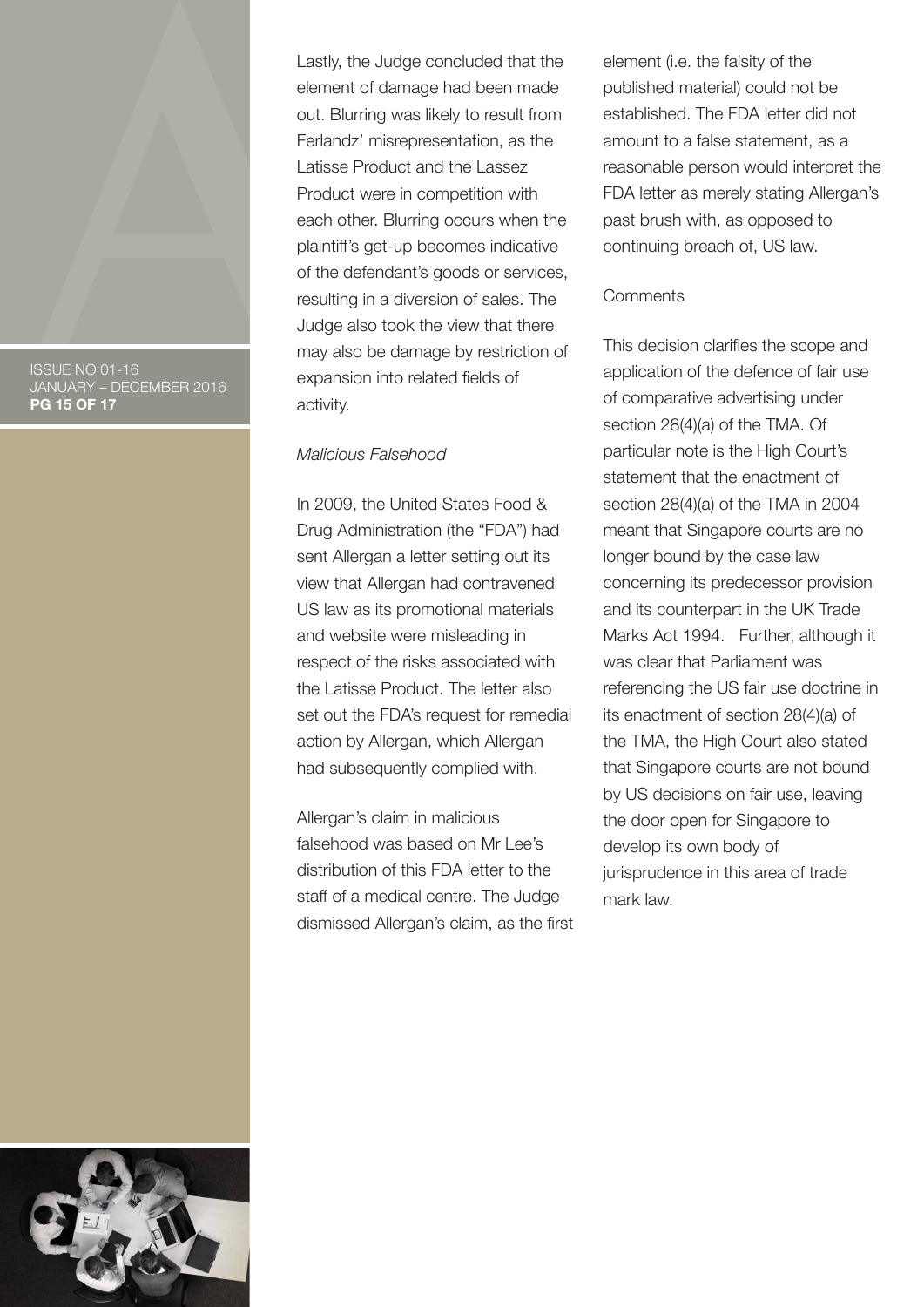#### ISSUE NO 01-16 JANUARY – DECEMBER 2016 **PG 16 OF 17**

### **LEGISLATIVE UPDATE - TRADEMARKS**

The Tenth Edition, Version 2016 of the Nice Classification came into force in Singapore on 1 January 2016. The Eleventh Edition, Version 2017 of the Nice Classification was announced on 28 Jul 2016 and will come into force on 1 January 2017. The Tenth Ed shall apply to all applications filed from 1 January 2016 to 31 December 2016. Applications filed on or after 1 January 2017 will be classified in accordance with the Eleventh Ed.

The following classifications have been clarified:

- Classification of "association services" is not acceptable per se. However, if suitably qualified, it will be accepted in the classes appropriate to the qualifier (eg, "association services, namely arranging business introductions" in Class 35).
- The description "arranging and conducting of exhibitions" will be accepted in both Classes 35 and 41, but will be deemed to be limited to commercial and advertising purposes in Class 35 or for cultural or educational purposes in Class 41, as the case may be.
- The description "providing a website" is regarded as a

webhosting service acceptable in Class 42. It will not be acceptable in other Classes.

The description "kits" alone is too vague and must be suitably qualified to be classified (eg, "cosmetic kits" in Class 3, "sewing kits" in Class 26). The components of a kit may be specified but all components must fall within the same Class (eg, "repair kits comprising screwdrivers, pliers and hammers" in Class 8).

### **Work Manual**

New chapters to the examination guidelines have been added covering international applications with subsequent designations for Singapore, international applications originating from Singapore, and priority claims. The existing chapters on shape marks and relative grounds of refusal were also updated.

### **Mediation**

The Intellectual Property Office has launched a mediation scheme which will operate until 30 March 2019. In this scheme, IPOS will fund parties' mediation costs of up to SGD5,500 per mediation case. Funding will be provided regardless of mediation outcome.